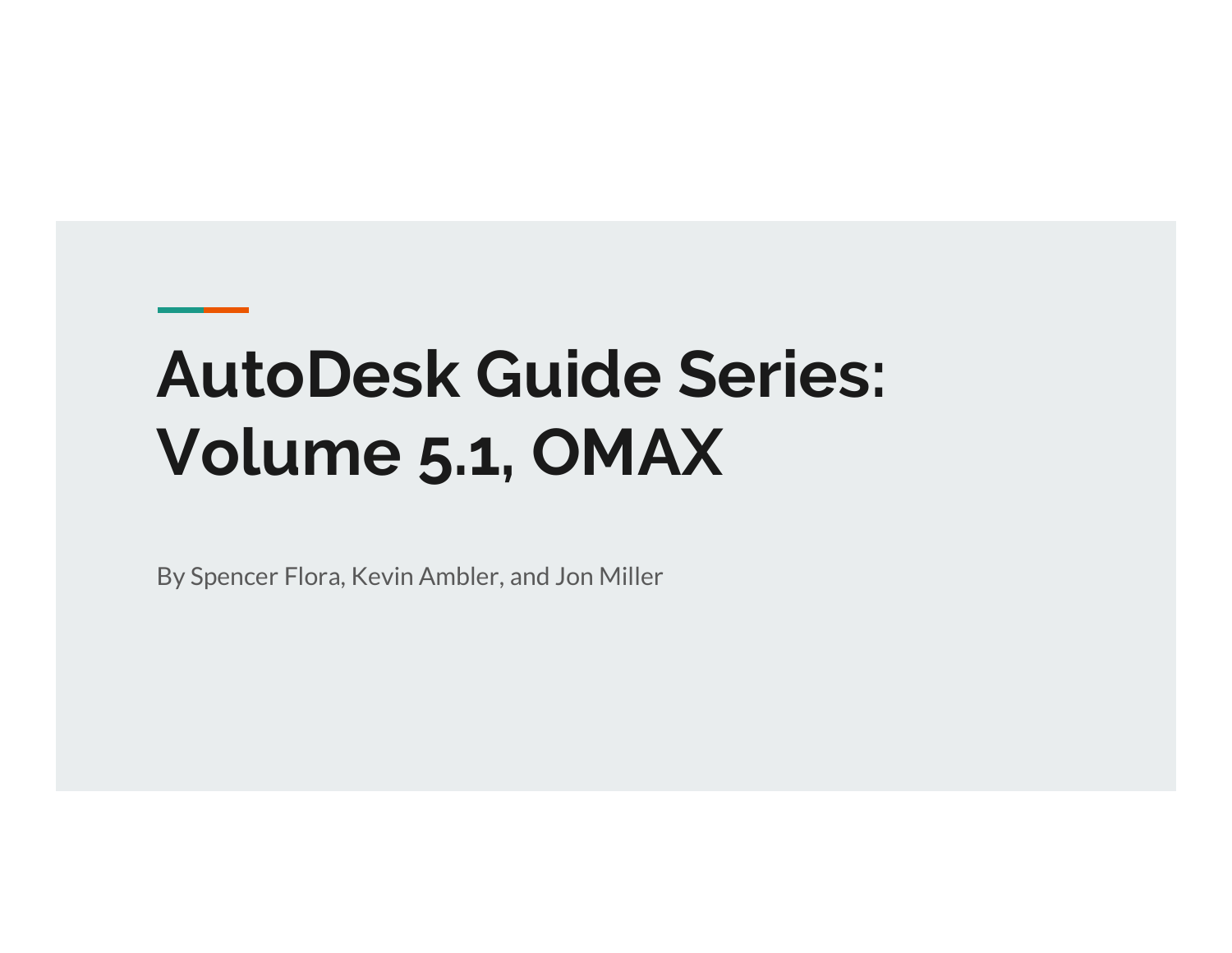#### What is OMAX?

- OMAX is a company based in Kent, Washington.
- They make water jetting machines, which are used to make plates and custom parts
- The machines use a program called OMAX Layout, which is what guides the water jets to where they need to cut the part.
- This guide is going to explain how to use Layout, as well as how to get to the files needed for it.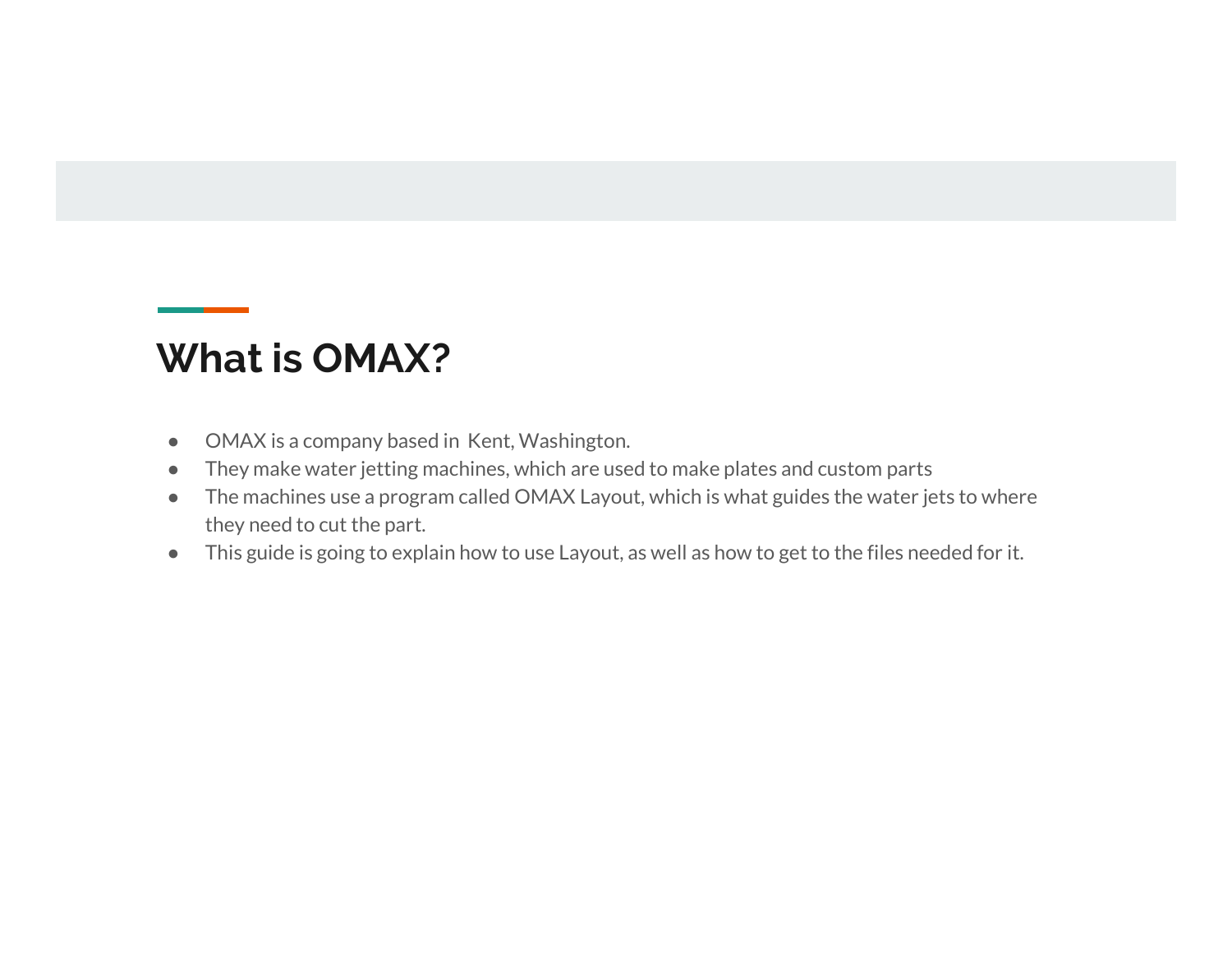#### Step 1: Get the face layout



- 
- 
-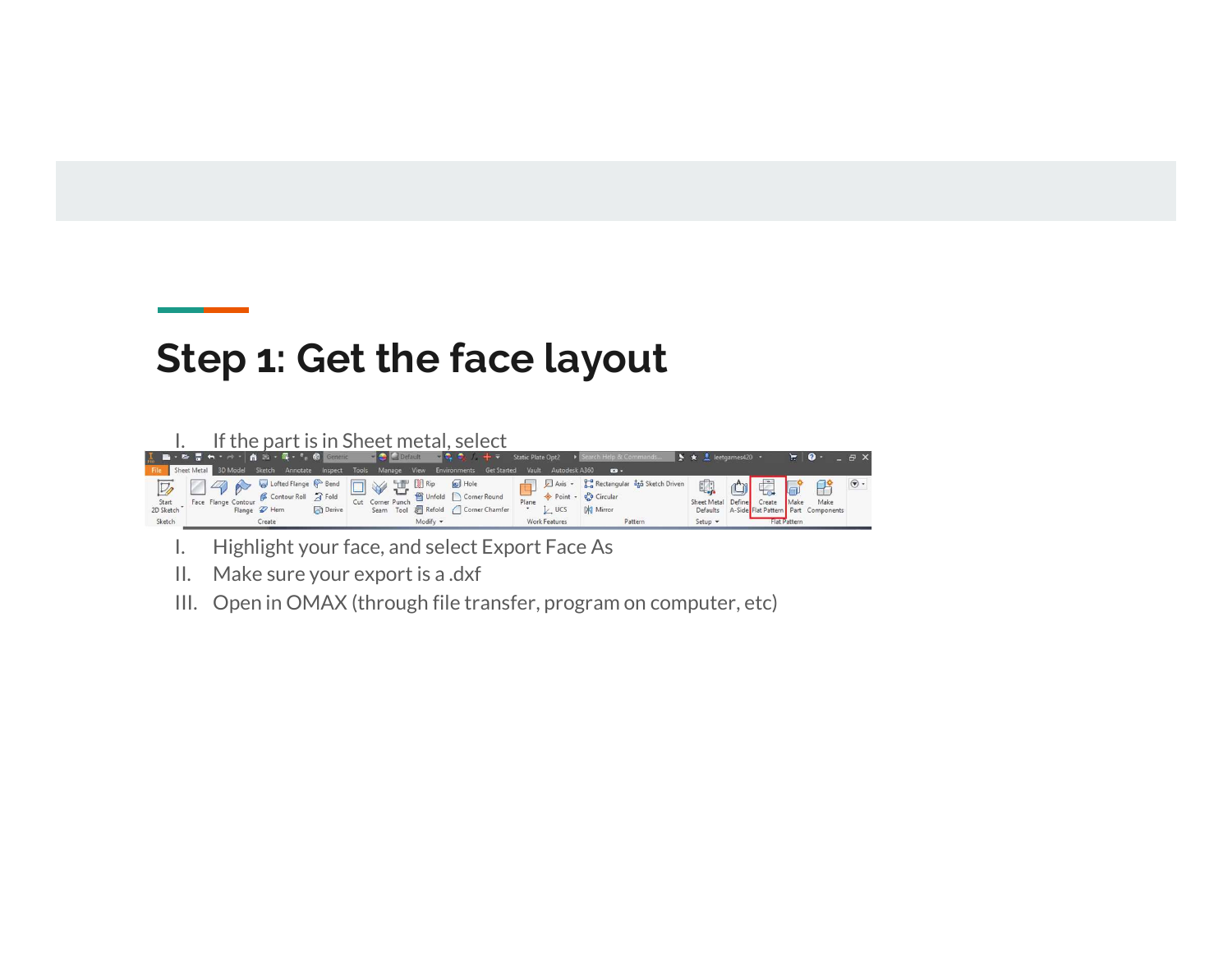#### Step 2: OMAX file prep

- 
- **I. Step 2: OMAX file prep<br>
I. Open sketch.**<br>
II. Click Generation II, make sure the sketch matches with the needed).<br>
III. Click Finish. **II. Click Generation II, make sure the sketch matches with the autodesk parts (update preview if<br>II. Click Generation II, make sure the sketch matches with the autodesk parts (update preview if<br>III. Click Finish.<br>IV. Clic** needed). **ICED 2: OMAX file prep<br>
I.** Open sketch.<br>
II. Click Generation II, make sure the sketch matches with the<br>
III. Click Finish.<br>
IV. Click Clean.<br>
V. Select Remove unnecessary dots.<br>
VI. Click OK. **ICED 2: OMAX file prep<br>
I.** Open sketch.<br>
II. Click Generation II, make sure the sketch matches with the<br>
needed).<br>
III. Click Clean.<br>
IV. Click Clean.<br>
V. Select Remove unnecessary dots.<br>
VI. Click OK. **Step 2: OMAX file prep**<br>
I. Open sketch.<br>
II. Click Generation II, make sure the sketch matches with the<br>
needed).<br>
III. Click Finish.<br>
IV. Click Clean.<br>
V. Select Remove unnecessary dots.<br>
VI. Click OK. **Example: 2: OMAX file prep**<br>
I. Open sketch.<br>
II. Click Generation II, make sure the sketch matches with the<br>
needed).<br>
III. Click Clean.<br>
V. Click Clean.<br>
V. Select Remove unnecessary dots.<br>
VI. Click OK.
- 
- 
- 
-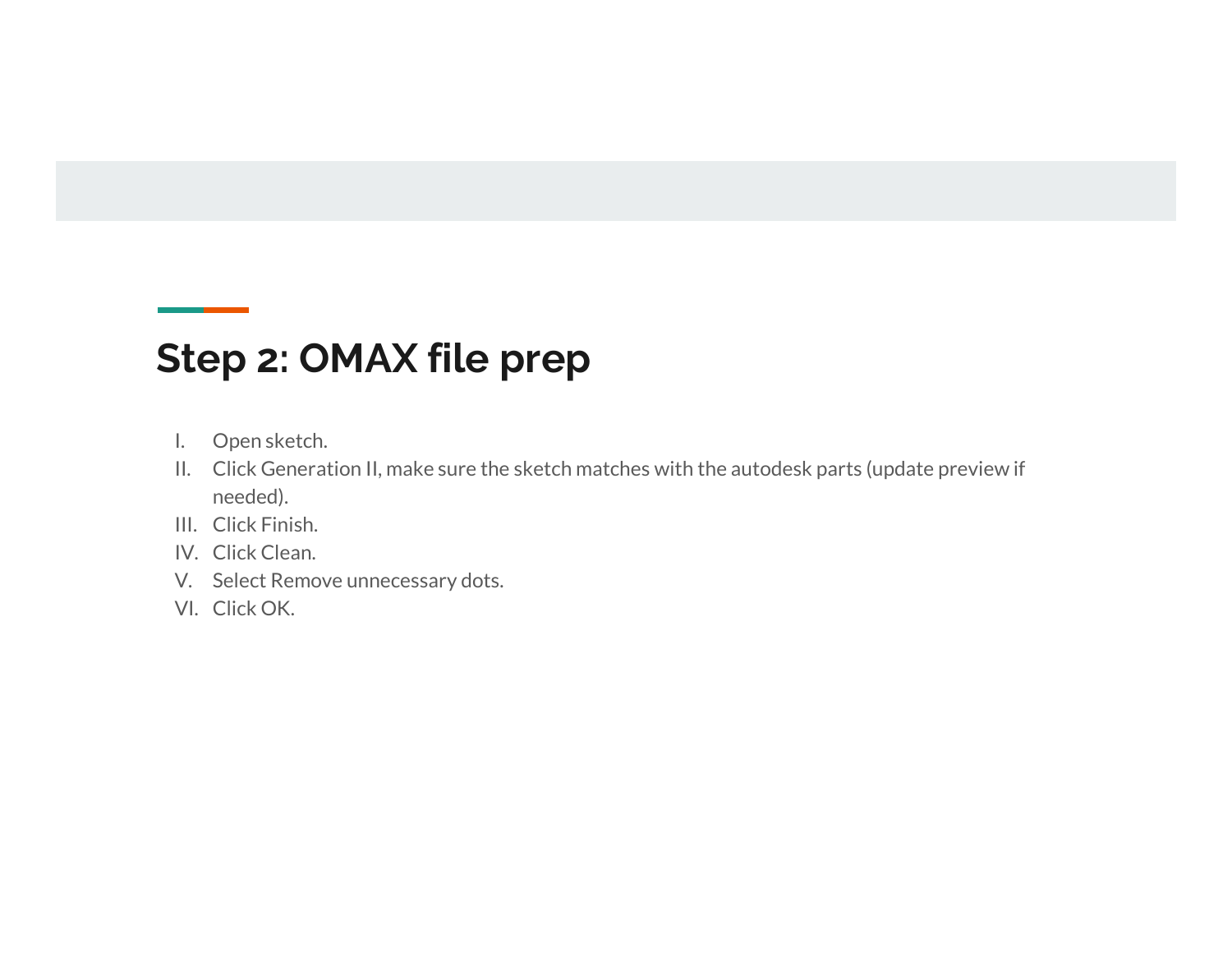# Step 3: Path and Quality **I. Path and Quality**<br>I. Right click on Quality.<br>II. Select All.<br>III. Select 3 and make sure the sketch turns pink.<br>IV. Create a tab and set the Quality to 3. **ILED 3: Path and Quality<br>I.** Right click on Quality.<br>II. Select All.<br>III. Select 3 and make sure the sketch turns pink.<br>IV. Create a tab and set the Quality to 3.<br>V. Clean the sketch again. **II. Path and Quality**<br>
I. Right click on Quality.<br>
II. Select All.<br>
III. Select 3 and make sure the sketch turns pink.<br>
IV. Create a tab and set the Quality to 3.<br>
V. Clean the sketch again.<br>
VI. Right click on Lead i/o. **ICEP 3: Path and Quality<br>
I.** Right click on Quality.<br>
II. Select All.<br>
III. Select 3 and make sure the sketch turns pink.<br>
IV. Create a tab and set the Quality to 3.<br>
V. Clean the sketch again.<br>
VI. Right click on Lead i **Step 3: Path and Quality**<br> **P. A. A. A. A. A. A. A. A. A. A. Select All.**<br>
II. Select All.<br>
III. Select 3 and make sure the sketch turns pink.<br>
IV. Create a tab and set the Quality to 3.<br>
V. Clean the sketch again.<br>
VI. R **Step 3: Path and Quality**<br>
I. Right click on Quality.<br>
II. Select All.<br>
III. Select 3 and make sure the sketch turns pink.<br>
IV. Create a tab and set the Quality to 3.<br>
V. Clean the sketch again.<br>
VI. Right click on Lead i **Step 3: Path and Quality**<br>
I. Right click on Quality.<br>
II. Select All.<br>
III. Select 3 and make sure the sketch turns pink.<br>
IV. Create a tab and set the Quality to 3.<br>
V. Clean the sketch again.<br>
VI. Right click on Lead i

- 
- 
- 
- 
- 
- 
-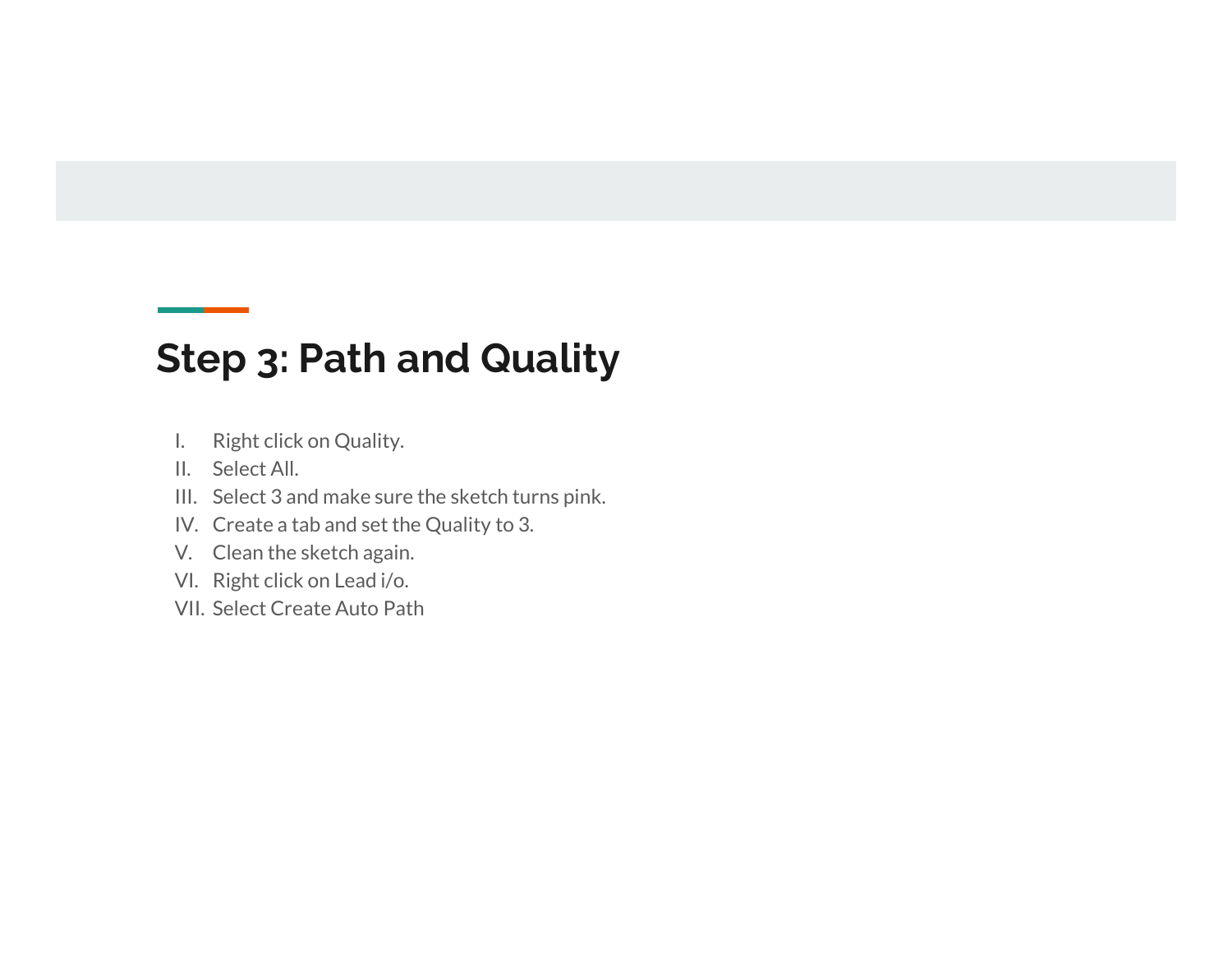### Step 4: Finalizing Path

- 
- 
- **I. Select Path.**<br>I. Select Path.<br>II. Click on the starting point.<br>III. Make sure the holes have the error zone on the inside and<br>outside. **II. Select Path.**<br>II. Select Path.<br>II. Click on the starting point.<br>III. Make sure the holes have the error zone on the inside and<br>outside.<br>IV. Click Save. **III.**<br>
I. Select Path.<br>
II. Click on the starting point.<br>
III. Make sure the holes have the error zone on the inside and the total plate has the error zone on the outside.<br>
V. Click Save.<br>
V. Double check you have Saved, outside. **ICED 4: Finalizing Path**<br>I. Select Path.<br>II. Click on the starting point.<br>III. Make sure the holes have the error zone on the inside and<br>outside.<br>IV. Click Save.<br>V. Double check you have Saved, then Save. **Step 4: Finalizing Path**<br>
I. Select Path.<br>
II. Click on the starting point.<br>
III. Make sure the holes have the error zone on the inside and<br>
outside.<br>
IV. Click Save.<br>
V. Double check you have Saved, then Save.
- 
-